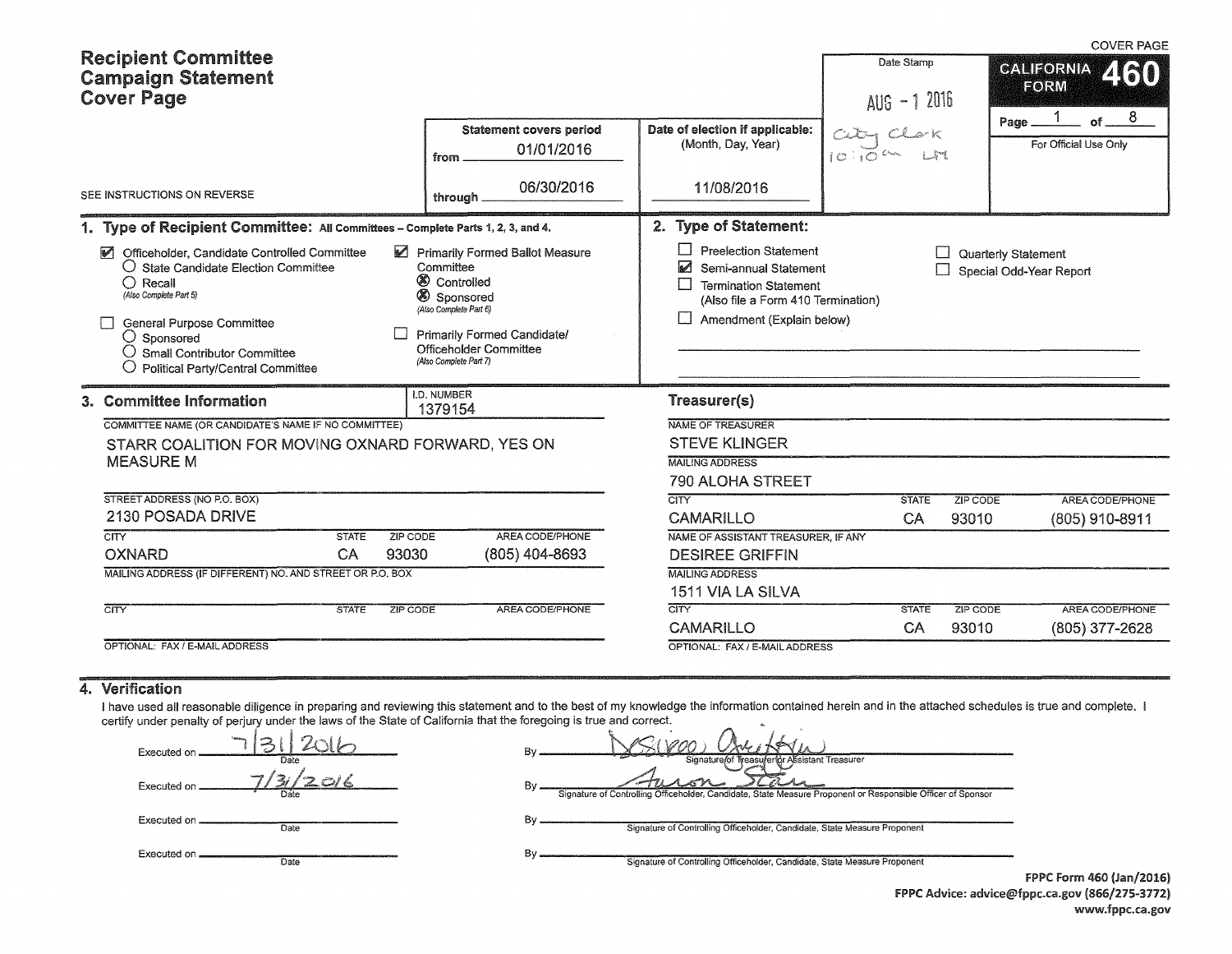## Recipient Committee Campaign Statement Cover Page - Part 2

#### 5. Officeholder or Candidate Controlled Committee

|  | NAME OF OFFICEHOLDER OR CANDIDATE |
|--|-----------------------------------|

## AARON STARR

| OFFICE SOUGHT OR HELD (INCLUDE LOCATION AND DISTRICT NUMBER IF APPLICABLE) |  |
|----------------------------------------------------------------------------|--|
|                                                                            |  |

### OXNARD CITY COUNCIL

| RESIDENTIAL/BUSINESS ADDRESS (NO, AND STREET) | CITY.            | ta 1986) (Alexandra 1986) (Alexandra 1986) (Alexandra 1986) (Alexandra 1986) (Alexandra 1986) (Alexandra 1986) (Alexandra 1986) (Alexandra 1986) (Alexandra 1986) (Alexandra 1986) (Alexandra 1986) (Alexandra 1986) (Alexandr<br><b>STATE</b> | <b>ZIP</b> |
|-----------------------------------------------|------------------|------------------------------------------------------------------------------------------------------------------------------------------------------------------------------------------------------------------------------------------------|------------|
| 2130 POSADA DRIVE                             | OXNARD, CA 93030 |                                                                                                                                                                                                                                                |            |

Related Committees Not Included in this Statement: List any committees not included in this statement that are controlled by you or are primarily formed to receive contributions or make expenditures on behalf of your candidacy.

| <b>COMMITTEE NAME</b>    |                              |          | I.D. NUMBER |                       |
|--------------------------|------------------------------|----------|-------------|-----------------------|
|                          |                              |          |             |                       |
| <b>NAME OF TREASURER</b> |                              |          |             | CONTROLLED COMMITTEE? |
|                          |                              |          | II YES      | I NO                  |
| <b>COMMITTEE ADDRESS</b> | STREET ADDRESS (NO P.O. BOX) |          |             |                       |
|                          |                              |          |             |                       |
| <b>CITY</b>              | <b>STATE</b>                 | ZIP CODE |             | AREA CODE/PHONE       |
|                          |                              |          |             |                       |
| <b>COMMITTEE NAME</b>    |                              |          | I.D. NUMBER |                       |
|                          |                              |          |             |                       |
|                          |                              |          |             |                       |
| NAME OF TREASURER        |                              |          |             | CONTROLLED COMMITTEE? |
|                          |                              |          | <b>YES</b>  | $\blacksquare$ NO     |
| <b>COMMITTEE ADDRESS</b> | STREET ADDRESS (NO P.O. BOX) |          |             |                       |
|                          |                              |          |             |                       |
| <b>CITY</b>              | <b>STATE</b>                 | ZIP CODE |             | AREA CODE/PHONE       |

## 6. Primarily Formed Ballot Measure Committee

NAME OF BALLOT MEASURE

## INITIATIVE MEASURE TO REPEAL THE CITY'S WASTEWATER RATES

| <b>A REPORT OF A REPORT OF A REPORT OF A REPORT OF A REPORT OF A REPORT OF A REPORT OF A REPORT OF A REPORT OF A</b><br>BALLOT NO. OR LETTER | <b>JURISDICTION</b> | <b>M</b> SUPPORT |
|----------------------------------------------------------------------------------------------------------------------------------------------|---------------------|------------------|
| <b>MEASURE M</b>                                                                                                                             | OXNARD              | <b>OPPOSE</b>    |

Identify the controlling officeholder, candidate, or state measure proponent, if any.

NAME OF OFFICEHOLDER, CANDIDATE, OR PROPONENT

AARON STARR

OFFICE SOUGHT OR HELD DISTRICT NO. IF ANY

OXNARD CITY COUNCIL

7. Primarily Formed Candidate/Officeholder Committee List names of officenolder (s) or candidate(s) for which this committee is primarily formed.

| NAME OF OFFICEHOLDER OR CANDIDATE | OFFICE SOUGHT OR HELD | <b>SUPPORT</b><br>OPPOSE |
|-----------------------------------|-----------------------|--------------------------|
| NAME OF OFFICEHOLDER OR CANDIDATE | OFFICE SOUGHT OR HELD | <b>SUPPORT</b><br>OPPOSE |
| NAME OF OFFICEHOLDER OR CANDIDATE | OFFICE SOUGHT OR HELD | <b>SUPPORT</b><br>OPPOSE |
| NAME OF OFFICEHOLDER OR CANDIDATE | OFFICE SOUGHT OR HELD | <b>SUPPORT</b><br>OPPOSE |

Attach continuation sheets if necessary

FPPC Form 460 (Jan/2016) FPPC Advice: advice@fppc.ca.gov (866/275-3112) www.fppc.ca.gov

COVER PAGE - PART 2

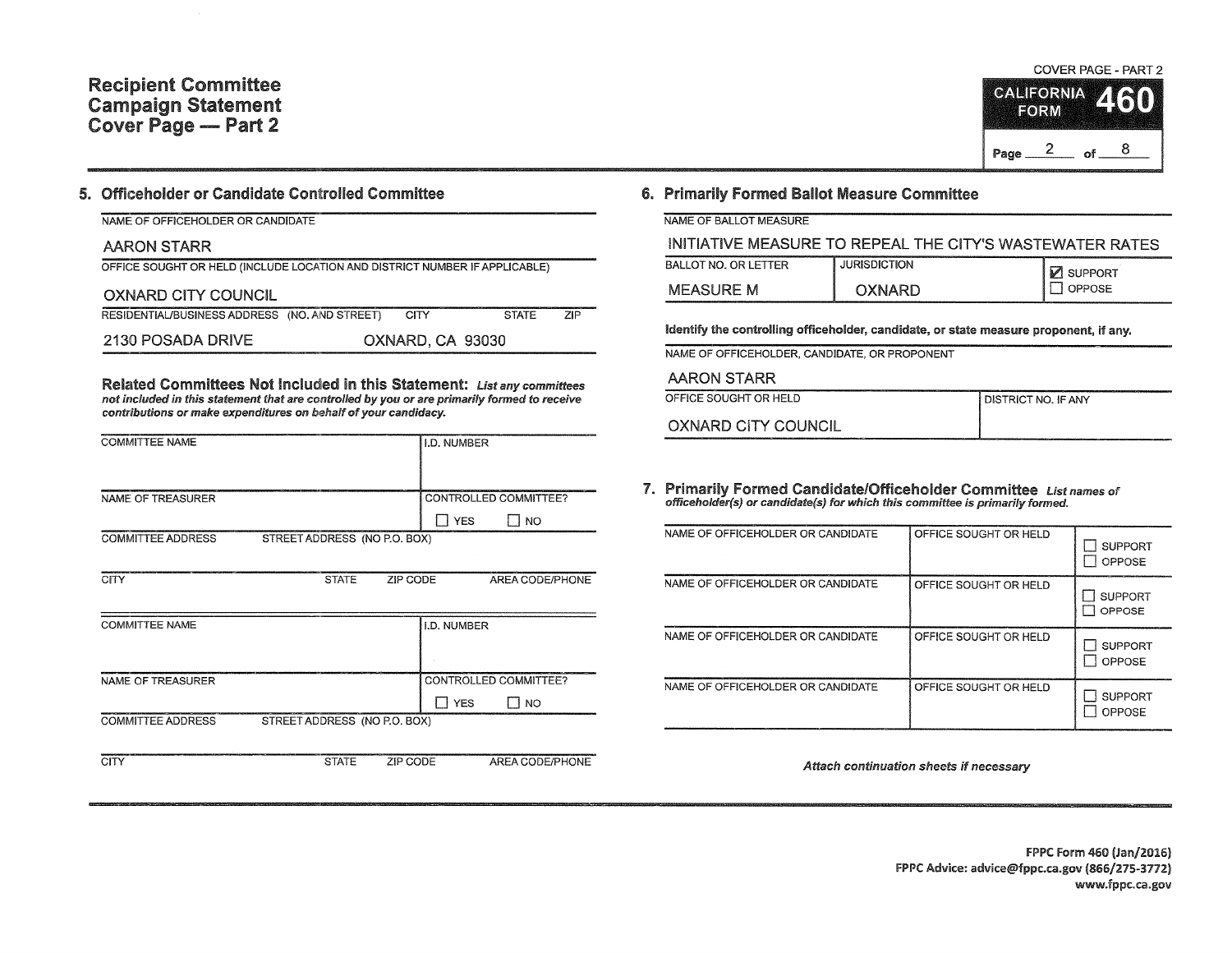| <b>Campaign Disclosure Statement</b>                        |                   | Amounts may be rounded                                     |  |                                                               |                                                        |                                            | <b>SUMMARY PAGE</b>                                                                                                                                                                                                                                                                                                                                                                                                               |  |
|-------------------------------------------------------------|-------------------|------------------------------------------------------------|--|---------------------------------------------------------------|--------------------------------------------------------|--------------------------------------------|-----------------------------------------------------------------------------------------------------------------------------------------------------------------------------------------------------------------------------------------------------------------------------------------------------------------------------------------------------------------------------------------------------------------------------------|--|
| <b>Summary Page</b>                                         | to whole dollars. |                                                            |  |                                                               | <b>Statement covers period</b><br>01/01/2016<br>from . |                                            | <b>CALIFORNIA</b><br>460<br>FORM                                                                                                                                                                                                                                                                                                                                                                                                  |  |
|                                                             |                   |                                                            |  |                                                               | through.                                               | 06/30/2016                                 | $-$ of $ 8$<br>3<br>Page _                                                                                                                                                                                                                                                                                                                                                                                                        |  |
| SEE INSTRUCTIONS ON REVERSE<br>NAME OF FILER                |                   |                                                            |  |                                                               |                                                        |                                            | I.D. NUMBER                                                                                                                                                                                                                                                                                                                                                                                                                       |  |
| STARR COALITION FOR MOVING OXNARD FORWARD, YES ON MEASURE M |                   |                                                            |  |                                                               |                                                        |                                            | 1379154                                                                                                                                                                                                                                                                                                                                                                                                                           |  |
| <b>Contributions Received</b>                               |                   | Column A<br>TOTAL THIS PERIOD<br>(FROM ATTACHED SCHEDULES) |  | Column B<br>CALENDAR YEAR<br>TOTAL TO DATE                    |                                                        |                                            | <b>Calendar Year Summary for Candidates</b><br>Running in Both the State Primary and                                                                                                                                                                                                                                                                                                                                              |  |
|                                                             |                   | 420.00                                                     |  |                                                               | 420.00                                                 | <b>General Elections</b>                   |                                                                                                                                                                                                                                                                                                                                                                                                                                   |  |
|                                                             |                   | 7,000.00                                                   |  |                                                               | 9,500.00                                               |                                            | 1/1 through 6/30<br>7/1 to Date                                                                                                                                                                                                                                                                                                                                                                                                   |  |
|                                                             |                   | 7,420.00                                                   |  |                                                               | 9,920.00                                               | 20. Contributions                          |                                                                                                                                                                                                                                                                                                                                                                                                                                   |  |
|                                                             |                   | 0.00                                                       |  |                                                               | 0.00                                                   | Received                                   |                                                                                                                                                                                                                                                                                                                                                                                                                                   |  |
|                                                             |                   | 7,420.00                                                   |  |                                                               | 9,920.00                                               | 21. Expenditures<br>Made                   | $\hat{\mathbf{s}}$ $\hat{\mathbf{s}}$ $\hat{\mathbf{s}}$ $\hat{\mathbf{s}}$ $\hat{\mathbf{s}}$ $\hat{\mathbf{s}}$ $\hat{\mathbf{s}}$ $\hat{\mathbf{s}}$ $\hat{\mathbf{s}}$ $\hat{\mathbf{s}}$ $\hat{\mathbf{s}}$ $\hat{\mathbf{s}}$ $\hat{\mathbf{s}}$ $\hat{\mathbf{s}}$ $\hat{\mathbf{s}}$ $\hat{\mathbf{s}}$ $\hat{\mathbf{s}}$ $\hat{\mathbf{s}}$ $\hat{\mathbf{s}}$ $\hat{\mathbf{s}}$ $\hat{\mathbf{s}}$ $\hat{\mathbf{s}}$ |  |
|                                                             |                   |                                                            |  |                                                               |                                                        |                                            |                                                                                                                                                                                                                                                                                                                                                                                                                                   |  |
| <b>Expenditures Made</b>                                    |                   |                                                            |  |                                                               |                                                        | <b>Expenditure Limit Summary for State</b> |                                                                                                                                                                                                                                                                                                                                                                                                                                   |  |
|                                                             |                   |                                                            |  |                                                               | 8,147.07                                               | <b>Candidates</b>                          |                                                                                                                                                                                                                                                                                                                                                                                                                                   |  |
|                                                             |                   | 0.00                                                       |  |                                                               | 0.00                                                   |                                            | 22. Cumulative Expenditures Made*                                                                                                                                                                                                                                                                                                                                                                                                 |  |
|                                                             |                   | 8,147.07                                                   |  |                                                               | 8,147.07                                               |                                            | (If Subject to Voluntary Expenditure Limit)                                                                                                                                                                                                                                                                                                                                                                                       |  |
|                                                             |                   | 0.00                                                       |  |                                                               | 0.00                                                   | Date of Election                           | Total to Date                                                                                                                                                                                                                                                                                                                                                                                                                     |  |
|                                                             |                   | 0.00                                                       |  |                                                               | 0.00                                                   | (mm/dd/yy)                                 |                                                                                                                                                                                                                                                                                                                                                                                                                                   |  |
|                                                             |                   | 8,147.07                                                   |  |                                                               | 8,147.07                                               |                                            |                                                                                                                                                                                                                                                                                                                                                                                                                                   |  |
| <b>Current Cash Statement</b>                               |                   |                                                            |  |                                                               |                                                        |                                            |                                                                                                                                                                                                                                                                                                                                                                                                                                   |  |
|                                                             |                   | 2,195.37                                                   |  |                                                               |                                                        |                                            |                                                                                                                                                                                                                                                                                                                                                                                                                                   |  |
|                                                             |                   | 7,420.00                                                   |  | To calculate Column B.<br>add amounts in Column               |                                                        |                                            |                                                                                                                                                                                                                                                                                                                                                                                                                                   |  |
|                                                             |                   | 0.00                                                       |  | A to the corresponding                                        |                                                        |                                            | *Amounts in this section may be different from amounts                                                                                                                                                                                                                                                                                                                                                                            |  |
|                                                             |                   | 8,147.07                                                   |  | amounts from Column B<br>of your last report. Some            |                                                        | reported in Column B.                      |                                                                                                                                                                                                                                                                                                                                                                                                                                   |  |
|                                                             |                   | 1,468.30                                                   |  | amounts in Column A may<br>be negative figures that           |                                                        |                                            |                                                                                                                                                                                                                                                                                                                                                                                                                                   |  |
| If this is a termination statement, Line 16 must be zero.   |                   |                                                            |  | should be subtracted from                                     |                                                        |                                            |                                                                                                                                                                                                                                                                                                                                                                                                                                   |  |
|                                                             |                   |                                                            |  | previous period amounts. If<br>this is the first report being |                                                        |                                            |                                                                                                                                                                                                                                                                                                                                                                                                                                   |  |
|                                                             |                   | 0.00                                                       |  | filed for this calendar year.<br>only carry over the amounts  |                                                        |                                            |                                                                                                                                                                                                                                                                                                                                                                                                                                   |  |
| <b>Cash Equivalents and Outstanding Debts</b>               |                   |                                                            |  | from Lines 2, 7, and 9 (if<br>any).                           |                                                        |                                            |                                                                                                                                                                                                                                                                                                                                                                                                                                   |  |
|                                                             | \$                | 0.00                                                       |  |                                                               |                                                        |                                            |                                                                                                                                                                                                                                                                                                                                                                                                                                   |  |
| 19. Outstanding Debts Add Line 2 + Line 9 in Column B above | S                 | 9,500.00                                                   |  |                                                               |                                                        |                                            | FPPC Form 460 (Jan/2016)                                                                                                                                                                                                                                                                                                                                                                                                          |  |
|                                                             |                   |                                                            |  |                                                               |                                                        |                                            | FPPC Advice: advice@fppc.ca.gov (866/275-3772)                                                                                                                                                                                                                                                                                                                                                                                    |  |

FPPC Advice: advice@fppc.ca.gov (866/275-3772)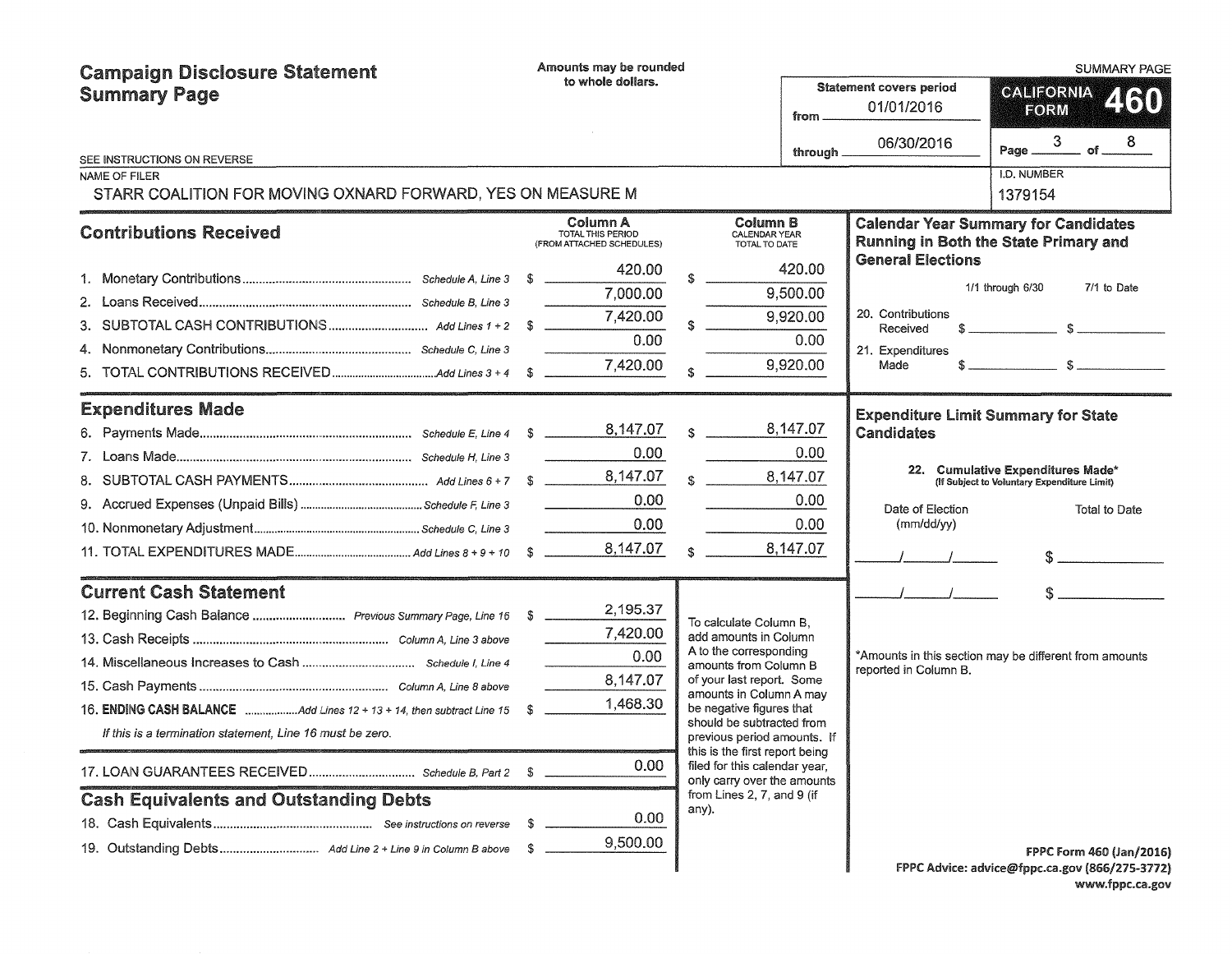# Schedule A

Amounts may be rounded

SCHEDULE A

| <b>Monetary Contributions Received</b><br>SEE INSTRUCTIONS ON REVERSE |                                                                                                                                             |                                                                          | to whole dollars.                                                                                   | <b>Statement covers period</b><br>01/01/2016<br>from<br>06/30/2016<br>through | <b>CALIFORNIA</b><br>FORM<br>of $^8$<br>4<br>Page.                      |                                        | OUILDULL A<br>460                                           |                                          |
|-----------------------------------------------------------------------|---------------------------------------------------------------------------------------------------------------------------------------------|--------------------------------------------------------------------------|-----------------------------------------------------------------------------------------------------|-------------------------------------------------------------------------------|-------------------------------------------------------------------------|----------------------------------------|-------------------------------------------------------------|------------------------------------------|
| NAME OF FILER                                                         |                                                                                                                                             |                                                                          |                                                                                                     |                                                                               |                                                                         | I.D. NUMBER                            |                                                             |                                          |
|                                                                       | STARR COALITION FOR MOVING OXNARD FORWARD, YES ON MEASURE M                                                                                 |                                                                          |                                                                                                     |                                                                               |                                                                         | 1379154                                |                                                             |                                          |
| <b>DATE</b><br><b>RECEIVED</b>                                        | FULL NAME, STREET ADDRESS AND ZIP CODE OF CONTRIBUTOR<br>(IF COMMITTEE, ALSO ENTER I.D. NUMBER)                                             | <b>CONTRIBUTOR</b><br>$CODE *$                                           | IF AN INDIVIDUAL, ENTER<br>OCCUPATION AND EMPLOYER<br>(IF SELF-EMPLOYED, ENTER NAME<br>OF BUSINESS) | <b>AMOUNT</b><br><b>RECEIVED THIS</b><br><b>PERIOD</b>                        | <b>CUMULATIVE TO DATE</b><br><b>CALENDAR YEAR</b><br>(JAN. 1 - DEC. 31) |                                        |                                                             | PER ELECTION<br>TO DATE<br>(IF REQUIRED) |
| 05/12/2016                                                            | TOP SPIN, INC<br>145 SAN CLEMENTE AVE.<br>OXNARD, CA 93035                                                                                  | $\square$ IND<br>Исом<br>Потн<br>$\Box$ PTY<br>$\square$ scc             |                                                                                                     | 400.00                                                                        | 400.00                                                                  |                                        |                                                             | 400.00                                   |
|                                                                       |                                                                                                                                             | $\square$ IND<br>$\Box$ COM<br>$\Box$ OTH<br>$\Box$ PTY<br>$\Box$ scc    |                                                                                                     |                                                                               |                                                                         |                                        |                                                             |                                          |
|                                                                       |                                                                                                                                             | $\square$ IND<br>□сом<br>$\Box$ OTH<br>$\Box$ PTY<br>$\square$ scc       |                                                                                                     |                                                                               |                                                                         |                                        |                                                             |                                          |
|                                                                       |                                                                                                                                             | $\square$ IND<br>$\Box$ COM<br>$\Box$ OTH<br>$\Box$ PTY<br>$\square$ SCC |                                                                                                     |                                                                               |                                                                         |                                        |                                                             |                                          |
|                                                                       |                                                                                                                                             | $\square$ IND<br>$\Box$ COM<br>$\Box$ OTH<br>$\Box$ PTY<br>$\Box$ SCC    |                                                                                                     |                                                                               |                                                                         |                                        |                                                             |                                          |
|                                                                       |                                                                                                                                             |                                                                          | <b>SUBTOTAL \$</b>                                                                                  | 400.00                                                                        |                                                                         |                                        |                                                             |                                          |
|                                                                       | <b>Schedule A Summary</b><br>1. Amount received this period - itemized monetary contributions.                                              |                                                                          |                                                                                                     | 400.00                                                                        |                                                                         | *Contributor Codes<br>IND - Individual | <b>COM</b> - Recipient Committee<br>(other than PTY or SCC) |                                          |
|                                                                       | 2. Amount received this period – unitemized monetary contributions of less than \$100 \$                                                    |                                                                          |                                                                                                     | 20.00                                                                         |                                                                         |                                        |                                                             | OTH - Other (e.g., business entity)      |
|                                                                       | 3. Total monetary contributions received this period.<br>(Add Lines 1 and 2. Enter here and on the Summary Page, Column A, Line 1.)TOTAL \$ |                                                                          |                                                                                                     | 420.00                                                                        |                                                                         | <b>PTY</b> - Political Party           |                                                             | SCC - Small Contributor Committee        |

f PPC Form 460 (Jan/2016) FPPC Advice: advice@fppc.ca.gov (866/275-3772) www.fppc.ca.gov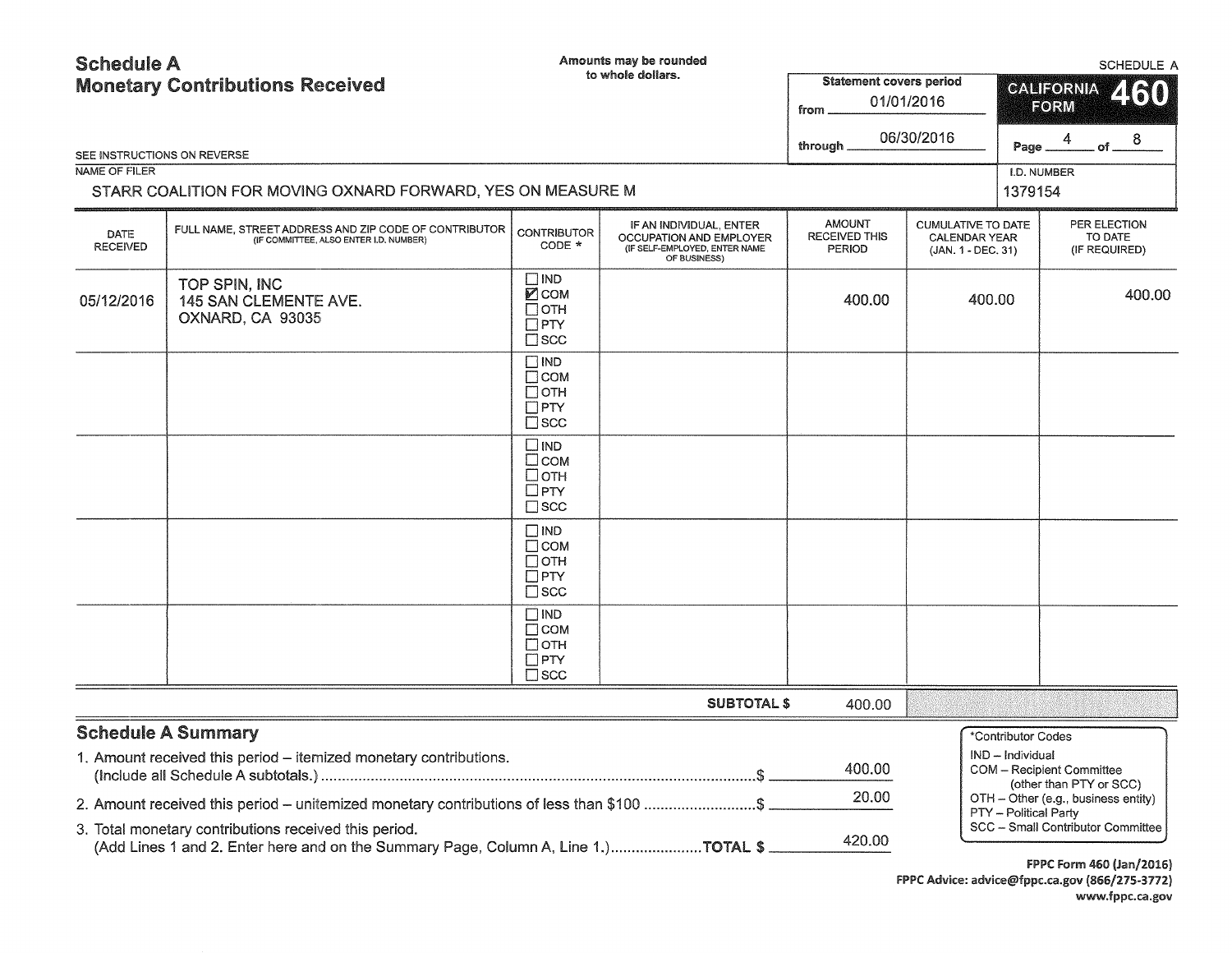| <b>Schedule B - Part 1</b><br><b>Loans Received</b>                                                                                        | Amounts may be rounded<br>to whole dollars.                                                                |                                                                         |                                                                                     | <b>Statement covers period</b><br>from           | 01/01/2016                                                                              | <b>SCHEDULE B - PART 1</b><br><b>CALIFORNIA</b><br>2160<br>FORM |                                                                                                               |                                                                                                      |
|--------------------------------------------------------------------------------------------------------------------------------------------|------------------------------------------------------------------------------------------------------------|-------------------------------------------------------------------------|-------------------------------------------------------------------------------------|--------------------------------------------------|-----------------------------------------------------------------------------------------|-----------------------------------------------------------------|---------------------------------------------------------------------------------------------------------------|------------------------------------------------------------------------------------------------------|
| SEE INSTRUCTIONS ON REVERSE                                                                                                                |                                                                                                            |                                                                         |                                                                                     |                                                  | through                                                                                 | 06/30/2016                                                      | 5<br>Page _                                                                                                   | of $ ^{8}$                                                                                           |
| NAME OF FILER                                                                                                                              |                                                                                                            |                                                                         |                                                                                     |                                                  |                                                                                         |                                                                 | I.D. NUMBER                                                                                                   |                                                                                                      |
| STARR COALITION FOR MOVING OXNARD FORWARD, YES ON MEASURE M                                                                                |                                                                                                            |                                                                         |                                                                                     |                                                  |                                                                                         |                                                                 | 1379154                                                                                                       |                                                                                                      |
| FULL NAME, STREET ADDRESS AND ZIP CODE<br>OF LENDER<br>(IF COMMITTEE, ALSO ENTER I.D. NUMBER)                                              | IF AN INDIVIDUAL, ENTER<br>OCCUPATION AND EMPLOYER<br>(IF SELF-EMPLOYED, ENTER<br><b>NAME OF BUSINESS)</b> | <b>OUTSTANDING</b><br><b>BALANCE</b><br><b>BEGINNING THIS</b><br>PERIOD | $\mathcal{L}(\mathsf{p})$<br><b>AMOUNT</b><br><b>RECEIVED THIS</b><br><b>PERIOD</b> | (c)<br>AMOUNT PAID<br>OR FORGIVEN<br>THIS PERIOD | (d)<br><b>OUTSTANDING</b><br><b>BALANCE AT</b><br><b>CLOSE OF THIS</b><br><b>PERIOD</b> | (e)<br><b>INTEREST</b><br>PAID THIS<br><b>PERIOD</b>            | $1$<br>ORIGINAL<br>AMOUNT OF<br>LOAN                                                                          | (g)<br><b>CUMULATIVE</b><br><b>CONTRIBUTIONS</b><br>TO DATE                                          |
| <b>AARON STARR</b><br>2130 POSADA DRIVE<br>OXNARD, CA 93030                                                                                | <b>CONTROLLER</b><br><b>HAAS AUTOMATION</b>                                                                | $\frac{1}{2}$ , 2,500.00                                                | , 7,000.00                                                                          | $\Box$ PAID<br>0.00<br>$\Box$ FORGIVEN<br>0.00   | \$9,500.00                                                                              | <b>RATE</b>                                                     | \$2,500.00                                                                                                    | CALENDAR YEAR<br>, 7,000.00<br>PER ELECTION**<br>$\,$ \$ 9,500.00                                    |
| $^{\dagger}$ MD<br>$\Box$ COM $\Box$ OTH $\Box$ PTY $\Box$ SCC                                                                             |                                                                                                            |                                                                         |                                                                                     | \$                                               | DATE DUE                                                                                |                                                                 | DATE INCURRED                                                                                                 |                                                                                                      |
| $\dagger$ $\square$ IND<br>$\Box$ COM $\Box$ OTH $\Box$ PTY $\Box$ SCC                                                                     |                                                                                                            |                                                                         |                                                                                     | P AID<br>$\Box$ FORGIVEN                         | DATE DUE                                                                                | <b>RATE</b>                                                     | DATE INCURRED                                                                                                 | CALENDAR YEAR<br>PER ELECTION**                                                                      |
|                                                                                                                                            |                                                                                                            |                                                                         |                                                                                     | $\Box$ PAID<br>$\Box$ FORGIVEN                   |                                                                                         | RATE                                                            |                                                                                                               | <b>CALENDAR YEAR</b><br>PER ELECTION <sup>**</sup>                                                   |
| $T \square$ IND<br>$\Box$ COM $\Box$ OTH $\Box$ PTY $\Box$ SCC                                                                             |                                                                                                            |                                                                         |                                                                                     |                                                  | DATE DUE                                                                                |                                                                 | DATE INCURRED                                                                                                 |                                                                                                      |
|                                                                                                                                            |                                                                                                            | SUBTOTALS \$                                                            | 7,000.00 \$                                                                         |                                                  | $0.00$ \$<br>$9,500.00$ \$                                                              |                                                                 |                                                                                                               |                                                                                                      |
| <b>Schedule B Summary</b><br>(Total Column (b) plus unitemized loans of less than \$100.)                                                  |                                                                                                            |                                                                         |                                                                                     |                                                  | 7,000.00                                                                                | (Enter (e) on<br>Schedule E, Line 3)                            | <b>†Contributor Codes</b>                                                                                     |                                                                                                      |
| (Total Column (c) plus loans under \$100 paid or forgiven.)<br>(Include loans paid by a third party that are also itemized on Schedule A.) |                                                                                                            |                                                                         |                                                                                     |                                                  | 0.00                                                                                    |                                                                 | IND - Individual<br>COM - Recipient Committee<br>OTH - Other (e.g., business entity)<br>PTY - Political Party | (other than PTY or SCC)                                                                              |
| Enter the net here and on the Summary Page, Column A, Line 2.                                                                              |                                                                                                            |                                                                         |                                                                                     |                                                  | 7,000.00<br>(May be a negative number)                                                  |                                                                 | SCC - Small Contributor Committee                                                                             |                                                                                                      |
| *Amounts forgiven or paid by another party also must be reported on Schedule A.<br>** If required.                                         |                                                                                                            |                                                                         |                                                                                     |                                                  |                                                                                         |                                                                 |                                                                                                               | <b>FPPC Form 460 (Jan/2016)</b><br>FPPC Advice: advice@fppc.ca.gov (866/275-3772)<br>www.fppc.ca.gov |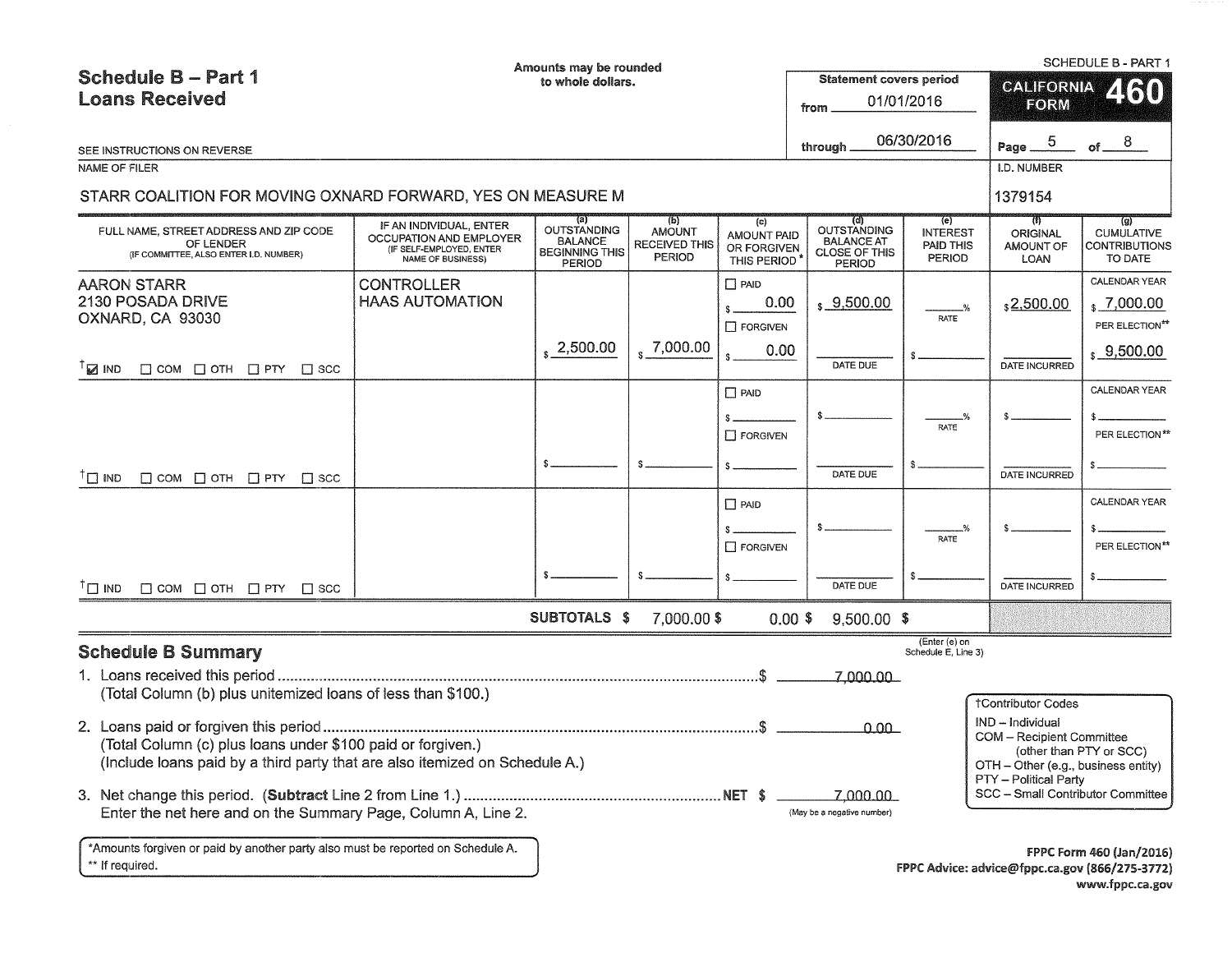| <b>Schedule E</b><br><b>Payments Made</b>                                                                                                                                                                                                                                                                                                                        | Amounts may be rounded<br>to whole dollars.                                                                                                                                                                                                                                                                   | <b>Statement covers period</b><br>01/01/2016<br>from<br>06/30/2016<br>through.                                                                                                                                                                                                                                                                                           | <b>SCHEDULE E</b><br>CALIFORNIA 460<br><b>EORM</b><br>6<br>Page. |  |  |  |  |  |
|------------------------------------------------------------------------------------------------------------------------------------------------------------------------------------------------------------------------------------------------------------------------------------------------------------------------------------------------------------------|---------------------------------------------------------------------------------------------------------------------------------------------------------------------------------------------------------------------------------------------------------------------------------------------------------------|--------------------------------------------------------------------------------------------------------------------------------------------------------------------------------------------------------------------------------------------------------------------------------------------------------------------------------------------------------------------------|------------------------------------------------------------------|--|--|--|--|--|
| SEE INSTRUCTIONS ON REVERSE<br>NAME OF FILER                                                                                                                                                                                                                                                                                                                     |                                                                                                                                                                                                                                                                                                               |                                                                                                                                                                                                                                                                                                                                                                          | <b>I.D. NUMBER</b>                                               |  |  |  |  |  |
|                                                                                                                                                                                                                                                                                                                                                                  | 1379154<br>STARR COALITION FOR MOVING OXNARD FORWARD, YES ON MEASURE M                                                                                                                                                                                                                                        |                                                                                                                                                                                                                                                                                                                                                                          |                                                                  |  |  |  |  |  |
|                                                                                                                                                                                                                                                                                                                                                                  | CODES: If one of the following codes accurately describes the payment, you may enter the code. Otherwise, describe the payment.                                                                                                                                                                               |                                                                                                                                                                                                                                                                                                                                                                          |                                                                  |  |  |  |  |  |
| campaign paraphernalia/misc.<br>CMP.<br>campaign consultants<br>CNS.<br>contribution (explain nonmonetary)*<br>CTB<br>civic donations<br>CVC.<br>candidate filing/ballot fees<br>FIL.<br>fundraising events<br>FND.<br>independent expenditure supporting/opposing others (explain)*<br>IND.<br>LEG-<br>legal defense<br>campaign literature and mailings<br>LIT | MBR member communications<br>meetings and appearances<br>MTG.<br>office expenses<br>OFC.<br>petition circulating<br>PET<br>phone banks<br>PHO.<br>POL polling and survey research<br>POS postage, delivery and messenger services<br>PRO professional services (legal, accounting)<br>print ads<br><b>PRT</b> | RAD radio airtime and production costs<br>returned contributions<br>RFD<br>campaign workers' salaries<br>SAL<br>t.v. or cable airtime and production costs<br><b>TEL</b><br>candidate travel, lodging, and meals<br>TRC .<br>staff/spouse travel, lodging, and meals<br>TRS.<br>TSF.<br>VOT<br>voter registration<br>WEB information technology costs (internet, e-mail) | transfer between committees of the same candidate/sponsor        |  |  |  |  |  |
|                                                                                                                                                                                                                                                                                                                                                                  |                                                                                                                                                                                                                                                                                                               |                                                                                                                                                                                                                                                                                                                                                                          |                                                                  |  |  |  |  |  |

| NAME AND ADDRESS OF PAYEE<br>(IF COMMITTEE, ALSO ENTER I.D. NUMBER)                    | CODE       | OR.<br>DESCRIPTION OF PAYMENT | AMOUNT PAID |
|----------------------------------------------------------------------------------------|------------|-------------------------------|-------------|
| <b>1ST IMPRINT</b><br>1323 W. GONZALES RD<br>OXNARD, CA 93036                          |            | <b>PETITION PRINTING</b>      | 486.00      |
| BELL, MCANDREWS & HILTACHK, LLP<br>455 CAPITOL MALL, SUITE 600<br>SACRAMENTO, CA 95814 | <b>PRO</b> |                               | 1,973.12    |
| DAVID MANDICK<br>6435 W. KITSAP DRIVE<br>SPOKANE, WA 99208                             | PET        |                               | 4,000.00    |

| * Payments that are contributions or independent expenditures must also be summarized on Schedule D. | SUBTOTAL \$<br>6.459.12 |
|------------------------------------------------------------------------------------------------------|-------------------------|
|------------------------------------------------------------------------------------------------------|-------------------------|

## Schedule E Summary

|                                                                                                                              | 8.147.07 |
|------------------------------------------------------------------------------------------------------------------------------|----------|
|                                                                                                                              | 0.00     |
|                                                                                                                              |          |
| 4. Total payments made this period. (Add Lines 1, 2, and 3. Enter here and on the Summary Page, Column A, Line 6.)  TOTAL \$ | 8,147.07 |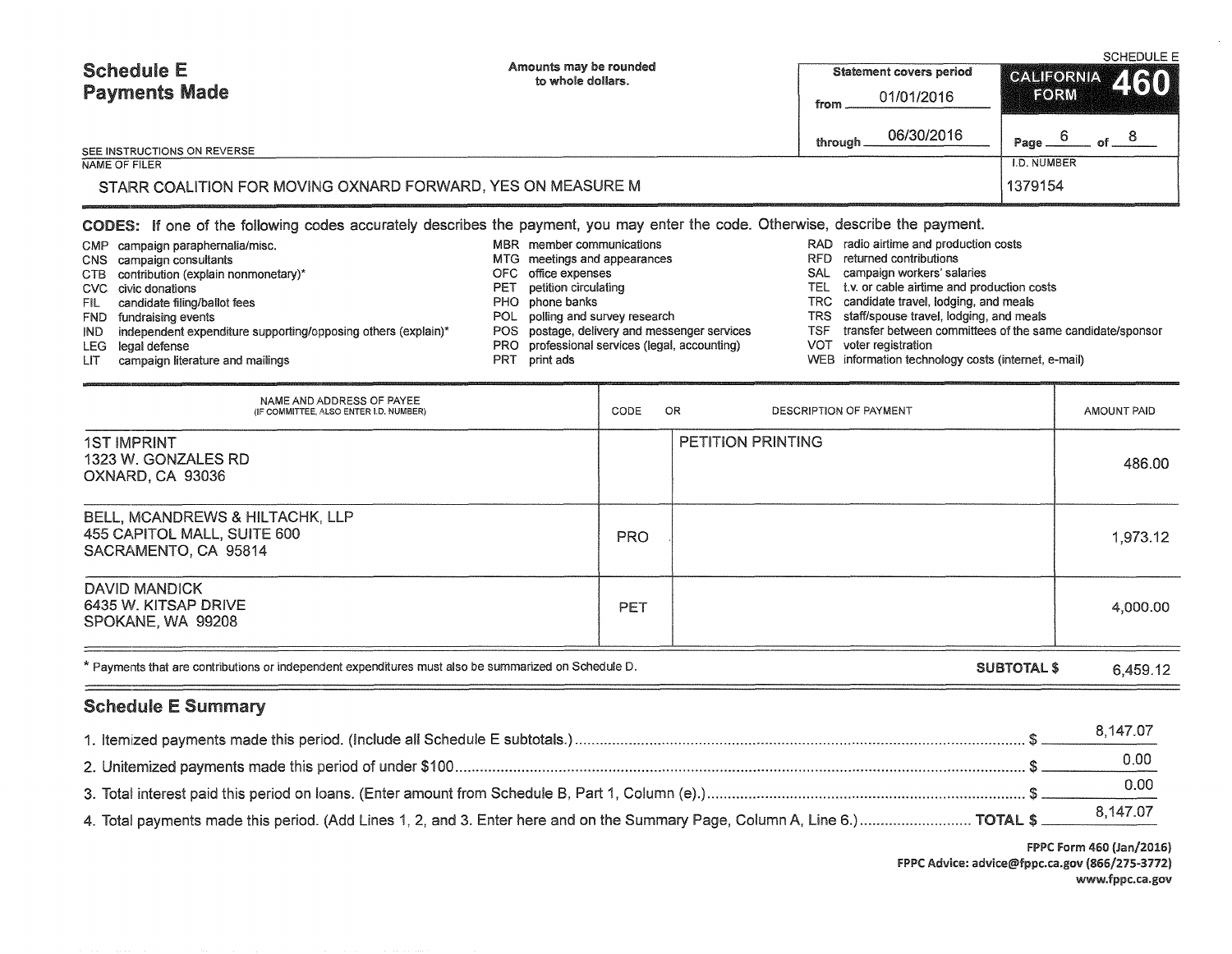| <b>Schedule E</b><br>(Continuation Sheet)<br><b>Payments Made</b>                                                                                                                                                                                                                                                                                                                                                                                                             | Amounts may be rounded<br>to whole dollars.                                                                                                                                                                                                                                                 |            |                    | <b>Statement covers period</b><br>01/01/2016<br>from                                                                                                                                                                                                                                                                                                                                                                                                  | <b>CALIFORNIA</b><br>FORM | SCHEDULE E (CONT.)<br>260 |
|-------------------------------------------------------------------------------------------------------------------------------------------------------------------------------------------------------------------------------------------------------------------------------------------------------------------------------------------------------------------------------------------------------------------------------------------------------------------------------|---------------------------------------------------------------------------------------------------------------------------------------------------------------------------------------------------------------------------------------------------------------------------------------------|------------|--------------------|-------------------------------------------------------------------------------------------------------------------------------------------------------------------------------------------------------------------------------------------------------------------------------------------------------------------------------------------------------------------------------------------------------------------------------------------------------|---------------------------|---------------------------|
| <b>SEE INSTRUCTIONS ON REVERSE</b>                                                                                                                                                                                                                                                                                                                                                                                                                                            |                                                                                                                                                                                                                                                                                             |            |                    | 06/30/2016<br>through                                                                                                                                                                                                                                                                                                                                                                                                                                 | $\sqrt{ }$<br>Page        | of $8$                    |
| NAME OF FILER<br>STARR COALITION FOR MOVING OXNARD FORWARD, YES ON MEASURE M                                                                                                                                                                                                                                                                                                                                                                                                  |                                                                                                                                                                                                                                                                                             |            |                    |                                                                                                                                                                                                                                                                                                                                                                                                                                                       | I.D. NUMBER<br>1379154    |                           |
| CODES: If one of the following codes accurately describes the payment, you may enter the code. Otherwise, describe the payment.<br>CMP campaign paraphernalia/misc.<br>CNS campaign consultants<br>CTB contribution (explain nonmonetary)*<br>CVC civic donations<br>candidate filing/ballot fees<br>FIL.<br>FND fundraising events<br>independent expenditure supporting/opposing others (explain)*<br>IND.<br>LEG legal defense<br>LIT.<br>campaign literature and mailings | MBR member communications<br>MTG meetings and appearances<br>OFC office expenses<br>petition circulating<br>PET<br>PHO phone banks<br>POL polling and survey research<br>POS postage, delivery and messenger services<br>PRO professional services (legal, accounting)<br>PRT.<br>print ads |            |                    | RAD radio airtime and production costs<br>returned contributions<br>RFD.<br><b>SAL</b><br>campaign workers' salaries<br>t.v. or cable airtime and production costs<br><b>TEL</b><br>candidate travel, lodging, and meals<br><b>TRC</b><br>staff/spouse travel, lodging, and meals<br><b>TRS</b><br>transfer between committees of the same candidate/sponsor<br>TSF.<br>VOT voter registration<br>WEB information technology costs (internet, e-mail) |                           |                           |
| NAME AND ADDRESS OF PAYEE<br>(IF COMMITTEE, ALSO ENTER I.D. NUMBER)                                                                                                                                                                                                                                                                                                                                                                                                           |                                                                                                                                                                                                                                                                                             | CODE       | OR.                | DESCRIPTION OF PAYMENT                                                                                                                                                                                                                                                                                                                                                                                                                                |                           | AMOUNT PAID               |
| FACEBOOK, INC<br>1601 S. CALIFORNIA AVE<br>PALO ALTO, CA 94304                                                                                                                                                                                                                                                                                                                                                                                                                |                                                                                                                                                                                                                                                                                             |            | <b>ADVERTISING</b> |                                                                                                                                                                                                                                                                                                                                                                                                                                                       |                           | 700.93                    |
| <b>JEFF VACHON</b><br>1200 N. VENTURA RD.<br>OXNARD, CA 93030                                                                                                                                                                                                                                                                                                                                                                                                                 |                                                                                                                                                                                                                                                                                             | <b>PET</b> |                    |                                                                                                                                                                                                                                                                                                                                                                                                                                                       |                           | 428.00                    |
| OFFICE DEPOT, INC.<br>6600 N. MILITARY TRAIL<br>BOCA RATON, FL 33496                                                                                                                                                                                                                                                                                                                                                                                                          |                                                                                                                                                                                                                                                                                             | <b>OFC</b> |                    |                                                                                                                                                                                                                                                                                                                                                                                                                                                       |                           | 247.32                    |
| DESIREE GRIFFIN DBA TEAM BOOKKEEPING<br>1511 VIA LA SILVA<br>CAMARILLO, CA 93010                                                                                                                                                                                                                                                                                                                                                                                              |                                                                                                                                                                                                                                                                                             | <b>PRO</b> |                    |                                                                                                                                                                                                                                                                                                                                                                                                                                                       |                           | 158.50                    |
| <b>WELLS FARGO</b><br>1700 E. GONZALES ROAD<br>OXNARD, CA 93036                                                                                                                                                                                                                                                                                                                                                                                                               |                                                                                                                                                                                                                                                                                             |            |                    | OFFICE SUPPLIES AND BANK CHARGES                                                                                                                                                                                                                                                                                                                                                                                                                      |                           | 153.20                    |
| Payments that are contributions or independent expenditures must also be summarized on Schedule D.                                                                                                                                                                                                                                                                                                                                                                            |                                                                                                                                                                                                                                                                                             |            |                    |                                                                                                                                                                                                                                                                                                                                                                                                                                                       | <b>SUBTOTAL \$</b>        | 1,687.95                  |